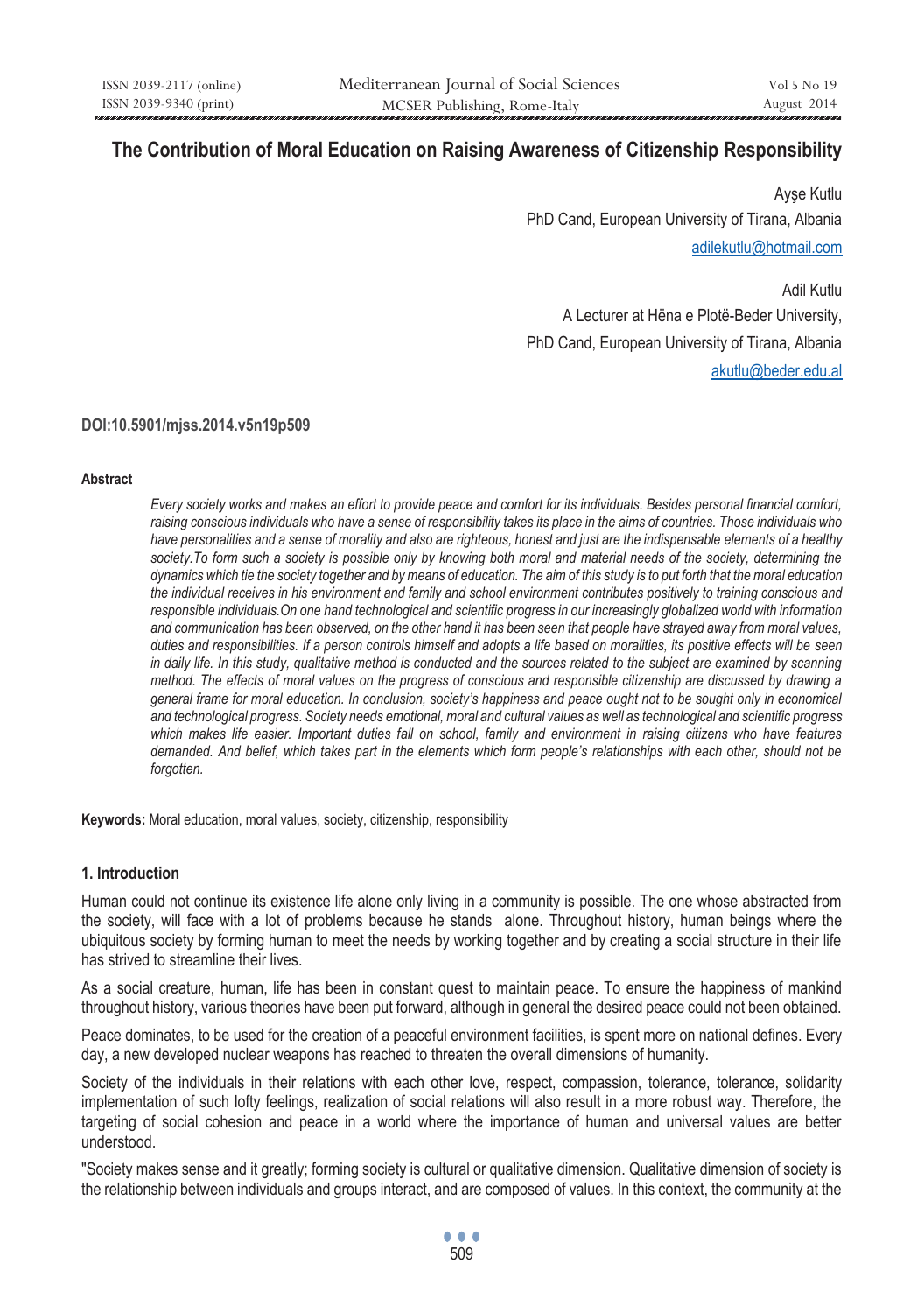| ISSN 2039-2117 (online) | Mediterranean Journal of Social Sciences | Vol 5 No 19 |
|-------------------------|------------------------------------------|-------------|
| ISSN 2039-9340 (print)  | MCSER Publishing, Rome-Italy             | August 2014 |

same time, built on social values and interaction within the framework of these values can be seen as an entity that area. Social values; are a society's existence, unity, functioning and more in terms of society, by a majority of the correctness and necessity accepted and must be complied with generalized moral beliefs and principles" (Türk kahraman, 2009, p. 26).

To fix relations between individuals in society, to resolve conflicts of interest in order to maintain order in society and improved rules is called "rules of social behaviour". These rules are the collective conscience of society, reflecting the experience that has an important place. Rules of individuals against each other, which also delineates the responsibilities and duties of the spiritual (Korkmaz, n.d., p. 5).

The foundations of today's society and civilization are based on material elements more than moral values. Scientific developments, technological progress, economic development increases the level of welfare of the society. In parallel, there are more selfish people than ever, that put their individuals and their interests before the interests of the community who said to exhibit a moral sense. In such an environment, especially in the national and moral objectives of youth lifestyle rather than adhere to the principles can be seen a lifestyle that adopt the desire to earn more and be at the forefront of individual welfare.

Individuals except with each other as well they have relationship with the community to sustain a healthy way of mutual trust, respect for human rights and moral values on the basis of a structure is needed. For this purpose, in our study, conscious emphasis on the importance of moral education in educating citizens, people who have good moral responsibilities of citizenship at the same time could fulfill the best way to reveal.

## **2. Literature review**

The purpose of moral education of the society is welcomed into the behaviour of the person's character, as well as can be expressed as without difficulty by anyone engaging in the provision of desired behaviour.

The moral and social problems in the world, becomes aware of a German sociologist Hans Freyer, ground breaking life of mankind petroleum, uranium accumulation of energy needs as well as the spiritual and moral values is also a need to express. This idea of another social scientist Francis Fukuyama Americans participating in similar terms; technology and developments in the field of moral parallel draws attention to the need to walk (Özen, 2011, p. 64).

Addressing issues of moral development, Piaget, Kolberg and Gilligan as many scientists have conducted studies on this subject. According to Gilligan's moral development while addressing the moral level, Piaget and Kolberg by handling live beyond the age of 1 year and 6 were united in the opinion that performs moral development. When the immediate environment around the child's early relations with his response and his moral behavior and ethics of information is the foundation. Children in this era of environmental and social rules themselves and other rights and freedoms in accordance with the interests of individuals begin learning. The Situation they face and see examples of how to behave in the event that the models or moral values are revealed. Therefore, people around forming attitudes and behaviours for the child model is important for moral development (Milli Eğitim Bakanlığı, 2013, p. 1).

Addressing the individual's moral development has three major currents. Firstly; St. Augustine advocate that individual's innate sinful is current developed by starting with Freud. The latter; John Locke is initiated by the current. Locke, as the child was born Norte, but later influenced by education and experience creates the layout of right and wrong, argues that life. If a third; Jean Jacque Rousseau represents is current. Rousseau; children were born pure and clean but later with the intervention of adults is argued that they learned ethical behaviour. This stream is the last representative of the Jean Piaget (Milli Eğitim Bakanlığı, 2013, p. 8).

American psychologist Lawrence Kolberg and Piaget's views tried on improving from childhood to adulthood in the process extending six separate moral judgment of step that, for many adults, steps 3 and 4 cannot go beyond the view asserted. These steps are as follows;

Avoidance of punishment.

The desire to satisfy his needs.

The desire of Other people to obtain good thoughts about himself.

The desire of social institution to approve his authority.

The confirmation of responsibility to respect other people's rights.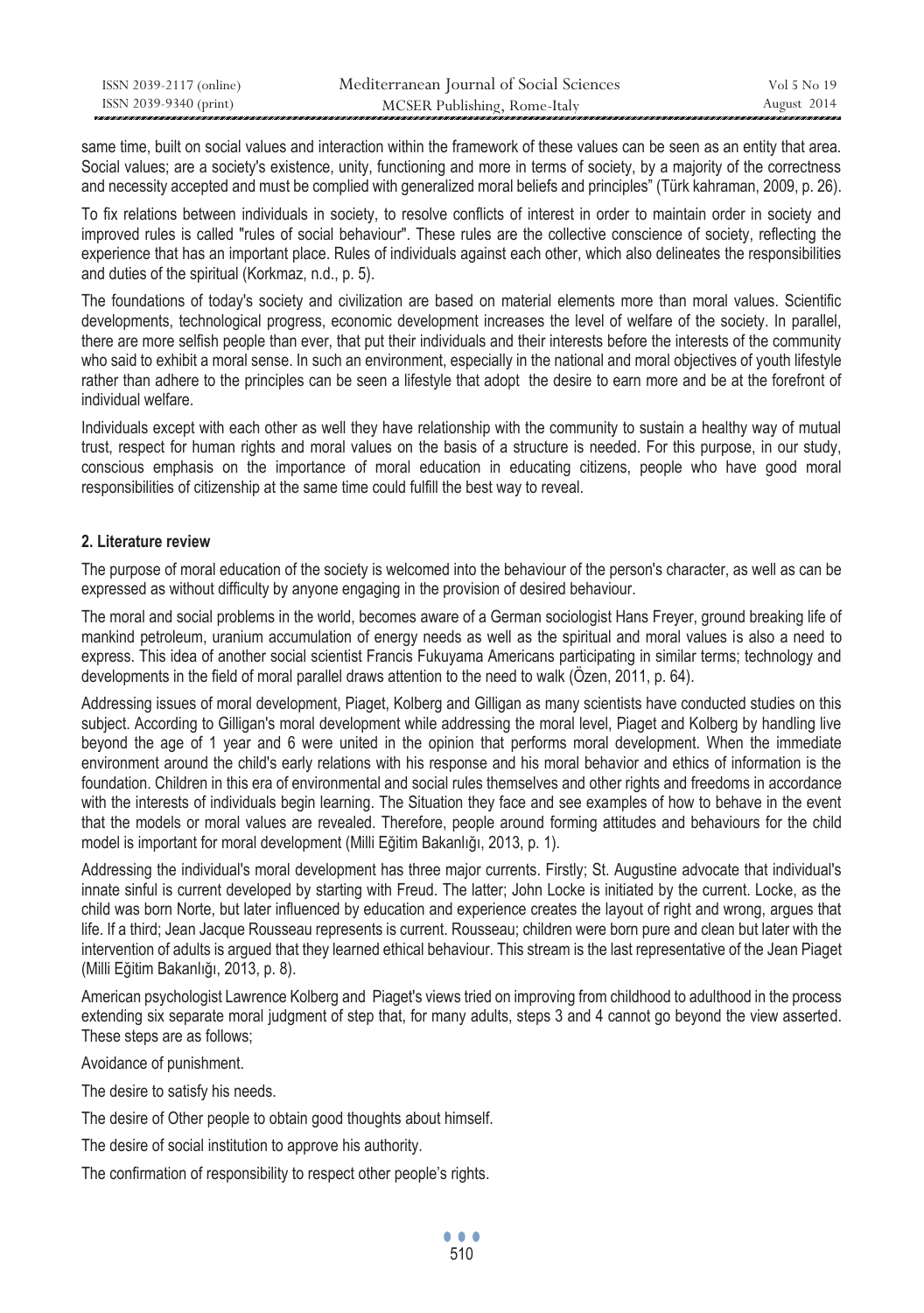To approve the individual responsibility of Universal moral principles based on their choice or to comply with the request (Straughan, 2008, p. 22).

John Dewei is the first person addressing moral development parallel with cognitive development. Dewei says that education and moral development of the individual is associated with each other, the value system of the development of individual would be by education, , and moral development is the autonomous period, the period of customs and morals is called the traditional period, so he has announced them separated in 3 phases at the theoretical level. Before the moral and traditional period the individuals impelled by the urge to show moral behavior, and start to judge the values of the group he was in traditional period. After this stage by querying certain behavior and using their own standards of reasoning is called the autonomous period (Milli Eğitim Bakanlığı, 2013, p. 8).

Educational institutions have an important role in development of value systems of individuals and preparations of the young generation for life. However for the realization of a quality education and to accessed of the target is needed a good planning. This planning must be based on the individual's rights and responsibilities, community's values, interests and needs of the new generation. And Durkheim sees education of forming it for the new generation according to the values of society (Çakmak, 2013, p. 83).

Educational institutions, tried to bring to students basic civic competences such as respect, tolerance, democracy. Citizenship education, besides being given as a course in schools through formal education, at the same time is a dynamic process based on learning during all the lifetime and is needs to strengthen individuals against social issues.

In this process, the individual becomes knowledgeable and informed, problem-solving, participatory, responsible and sensitive to social problems. In this globalized world the interest of the community in solving problems, self-conscious, effective, participatory, the importance of citizenship is increasing day by day. In achieving this consciousness and awareness of the individuals despite the school, the friends and the mass media, the family has one important role (Hablemitoğlu and Özmete, 2012, p. 43).

One of the most important institutions in shaping the perception of citizenship and realizing the citizenship education is the family. Family is the first social environment that helps the individual in showing what attitude to take in the society through individual's basic knowledge, skills and values.

This environment is important in contributing in civic education and being a model to the members. Especially the children gain the consciousness of citizenship by observing the family members. The conversation of parents about democracy and human rights issues will provide to child sensitiveness in such issues. In the children whose families emphasize people's well-being as one of life's purpose, we can see the development of feelings as empathy and altruism and the increment of social responsibilities. (Ersoy, 2012, p. 2112)

# **3. Discussions**

The individuals that form the society are obliged to carry on responsibilities to the society they live in or even to the state they belong and to public institutions. From the individual is expected to adapt to the cultural medium that was born and lived in and to know and fulfill his responsibilities as a member of the society. This process of socialization when the person understands the environment in a good way and establishes one healthy interaction with them isn't required just for the society's but his own security and peace of mind.

It's already known that the morality is an important concept in giving direction to individual and public life. Seen on the stage of history, every society has created their own moral values, and has tried to transfer these values to the next generation. The morality, on which many scientists such as Piaget and Kolberg have worked on, is the spiritual dynamics that sustains and supports the society. Moving away from these values that sustain the society can cause incurable wounds in individual's life.

One of the general objectives of the society throughout history has been exempting social expectations and adopting the model to educate citizens.The citizenship which is a social concept within the framework of the rights that the state has granted to the individual and the responsibilities given… the person has a legal status.

At the same time adapting the values of the society in which the person lives and harmonize with the society's culture will raise him in the position of an ideal citizen.Maintain the communication of the individual with the people around depends on the fulfillment of certain morals and national duties.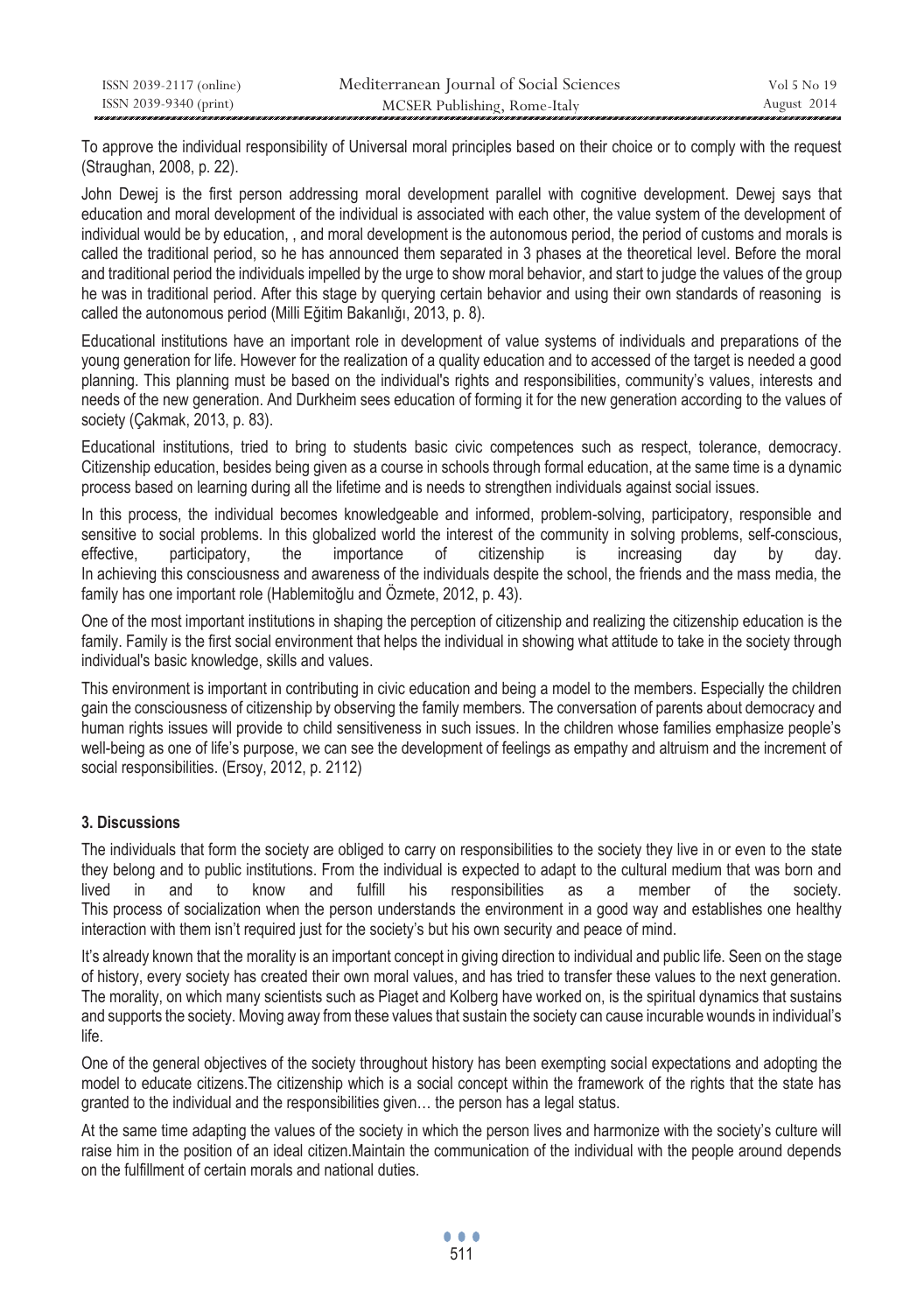| ISSN 2039-2117 (online) | Mediterranean Journal of Social Sciences | Vol 5 No 19 |
|-------------------------|------------------------------------------|-------------|
| ISSN 2039-9340 (print)  | MCSER Publishing, Rome-Italy             | August 2014 |

This kind of morals and national responsibilities to society, required in Gregariousness, are those dynamics which nowadays keeps and holds the society together.That's why in the name of the public peace, by providing and ensuring justice and equality among individuals, in the creation of a model citizen profile the importance of moral education has a special place.

The most effective way to gain desired behaviour is education. Example of conscious and moral education of citizens, especially in training will prepare the ground to have positive results. Everyone in the family received moral education and moral attitudes and behaviours shaping effect on the individual's lifetime. Thus, the culmination of the individual moral education, nations, and societies sought; not to steal, not to lie, respecting human rights, responsible citizens will contribute to creating the model.

Moral principles despite differences in culture and beliefs known as the universal values of good and evil, time and space as above are valid everywhere. Attitudes and behaviours are good when to bad shape individual is presented family and community life understanding shape. The main objective of this approach underlying the organized social life of the individual is to provide peace and happiness.

Differences are unavoidable in today's society, engaging individuals around common objectives to be citizens of the same country but it is important to reach consciousness. Individuals who reach this consciousness, without disrupting their responsibilities will contribute to fulfilling the continuity of the state. At this point, a mechanism that controls people will be needed.

Social life is unlikely to be regulated by the laws of human relationships. For the sake of the social order with only deterrent punishment alone will not be sufficient law enforcement. Spirituality based on the moral sanction will be needed to do it. In case you cannot reach because of the laws of the wrong person to handle and protect faith and moral principles will guide him to the truth.

In the case of persons engaged compelling moral arguments despite the absence of a material refers to the spiritual and moral rules positively has the power to easily affect a person's behaviour. Being aware of their responsibilities and fulfilling duties falling on the model citizen morality and religion in creating a positive impact on the individual and will be accurate to benefit from.

People have been put forward to regulate the relationship between morality which set of rules, individual and social ethics is divided into two parts. People as they consider good or bad value judgments of individual morality, creating the rules governing people's relationship with society and the principles of social ethics is defined as (Korkmaz, n.d., p. 5).

You may know the rules in Social behaviour, although in practice be experienced by anyone emerge as a distinct issue. The truth, the good, the beautiful is not enough alone to know. Therefore, such a thing is necessary and conscience get the effect you're not affect the behaviour of the individual. People, if you want them to treat him, as he approached the other person also should not neglect to act accordingly.

Today's democratic societies, community responsibility towards fulfilling responsible citizens in social life with the public about the activities of participants in national, economic, social and political forces of interaction between analyse the justice-based citizen three kinds of citizenship may be mentioned (Hablemitoğlu and Özmete, 2012, p. 43,44).

He lived from the social environment and living in a disjointed manner, closed to the outside world, keep people away from national and moral values of social solidarity in the society, the spirit of unity and responsible citizenship cannot talk about. Family, school and neighbourhood citizenship in the moral education should be established with the support of individuals, the society we live in, by providing institutions and organizations adapt to the social life of the preparation must be provided (Oruç, 2008, p. 134).

Individuals forming the society of which they are citizens against the administration of the country, there are also responsibilities to fulfil. Against the administration which is determined by the law of citizenship responsibilities although more practice may be intentionally or unintentionally comes to violations. Failure to comply with the rules of state authority can be enabled using a deterrent. But for everyone, because there is the possibility of putting a police officer in the absence of deterrent abuses are inevitable.

Community-owned properties are generally accepted rules of morality. These rules vary in time and space and values change. For example, truthfulness, respect, considerations like to stay faithful to their word always and everywhere considered the correct and ethical behaviours; deceit, disrespect, back down, such as theft matters are considered ugly and bad behaviours. (Uludağ, 2001, p. 32)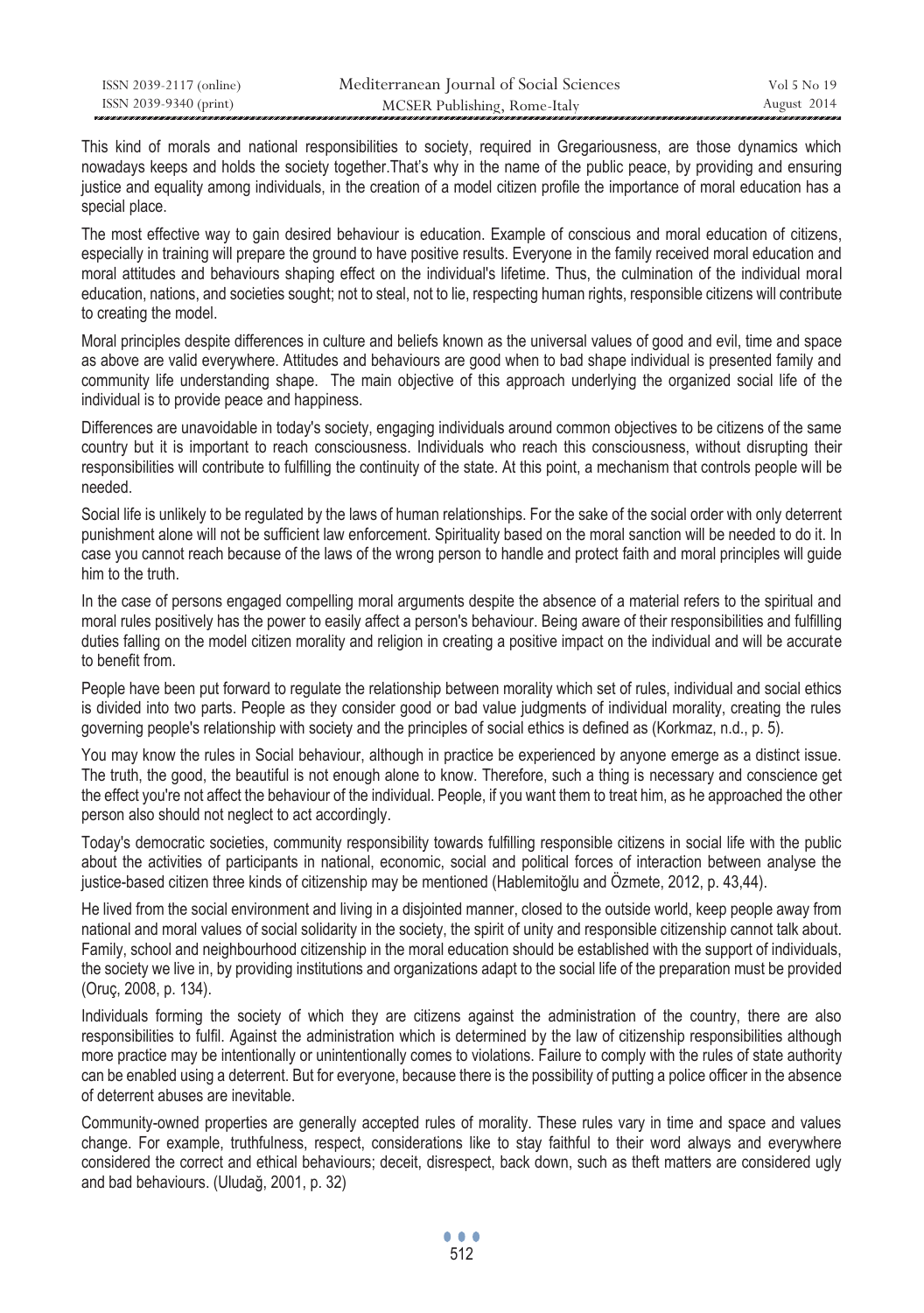| ISSN 2039-2117 (online) | Mediterranean Journal of Social Sciences | Vol 5 No 19 |
|-------------------------|------------------------------------------|-------------|
| ISSN 2039-9340 (print)  | MCSER Publishing, Rome-Italy             | August 2014 |

Morality is a system of core values that sustain society. If moral values are ignored or neglected from the necessary attention, this could damage the social cohesion. Their own interests over the interests of individuals kept in the forefront of society, which give importance to the rights and freedoms of others in the community nor from what morality cannot talk about social justice and order.

Because morality, people have been put forward to regulate the relationship between the set of rules. To the detriment of the people assessed as poor moral behaviours, well and good moral behaviours is considered good. At the same time the ethical behaviours of ourselves and others is most happy behaviour is one issue that should not be ignored (Akbas, 2008, p. 22,20)

As it is known, to live together, members of the society have certain responsibilities. These responsibilities of individuals as well as institutions and organizations with each other, which regulates relations. By society as a set of rules to be followed can be described in the material and spiritual aspects, this issue has binding on everyone and no one is exempted.

## **4. Findings and Results**

Throughout history, people have lived in community and have tried to correct their social and human needs, they have mobilized all the opportunities to live in peace and prosperity . In addition to working towards ensuring economic and prosperity to cultivate conscious citizens a harmonious and responsible citizenship they have demonstrated lessons in and school programs. Recommended to create a perfect society, because the purpose of the whole system is to ensure the human happiness.

Nowadays, in order to ensure human happiness rather than spiritual dynamic people are focused on the material elements. Searching peace and prosperity only in material elements can bring together in individuals life a lot of problems. Will be right if people enforce low , spiritual and moral responsibility for the fulfillment of the exploitation of the elements.

Individuals in their relations with each other and with the community need mutual trust, respect for rights and moral sanctions based on a structure. The disappearance of moral sanctions will harm social order and will give rise to problems experienced. Because the lack of moral and spiritual dynamics in the relations between the individual will fulfill their responsibilities as citizens or individuals who might bring troubles in. There are universality and accuracy in every society, there are generally valid moral values.

If these values haven't been adopted, at the same time will have a sense of responsibility unaware of the citizenship of people shy away from the safety habits is inevitable. Although we know theoretically the rules of social behavior we will face serious problems if we don't turn them in behavior. In the implementation of these rules individual, family, school, and environmental should take responsibility.

Researchers have concluded that education is the most important thing for individuals to adopt social values. Formation of citizenship requires an active process with lessons given in schools based on learning the values of life in society. The moral education that individuals take in family environmental or in school , make him aware of social responsibility he respect universal values, which focuses on the rights and freedoms of others that contribute to be an informed citizen.

This assessment shows that people's peace and happiness can't only be achieved with technological and economic developments. To continue social life in harmony may be able only by creating awareness to people with public rules and make them responsible for their behaviors.

#### **5. References**

Akbaş, O. (2008). Değer Eğitimi Akımlarına Genel Bir Bakış. Değerler Eğitimi Dergisi, 6(16), pp. 9-27.

Çakmak, F. (2013). Din Eğitiminde Program Geliştirme ve Aile Faktörü. Iğdır Üniversitesi İlahiyat Fakültesi Dergisi, (1), pp. 81-104.

Ersoy, A. F. (2012). Annelerin Vatandaşlık Algısı, Çocuklarında Vatandaşlık Bilinci Geliştirme Uygulamaları ve Karşılaştıkları Sorunlar. Kuram ve Uygulamada Eğitim Bilimleri,12(3), pp. 2111-2124.

Hablebitoğlu, Ş. Ve E. Özmete. (2012). Etkili vatandaşlık eğitimi için bir öneri. Ankara Sağlık Bilimleri Dergisi , 1(3), pp. 39- 54

Korkmaz, F. (t.y). Hukukun Temel Kavramları. Atatürk Üniversitesi Açıköğretim Fakültesi. http://atauzem.atauni.edu.tr/dosya/ortak/materyal/Hukukun%20Temel%20Kavramlar%C4 %B1-%C3%9Cnite%201.pdf (26.06.2014)